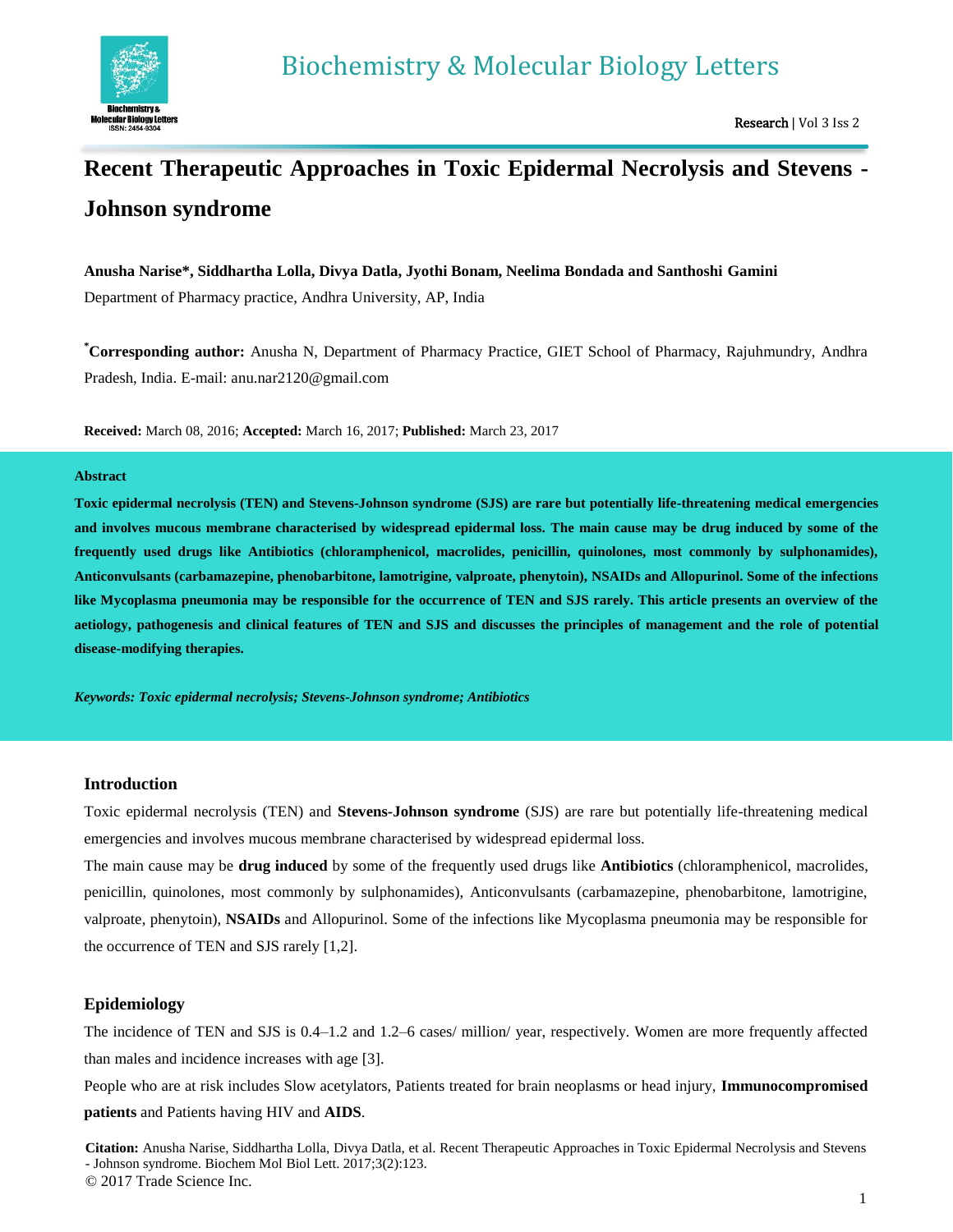There are **societies** related to ophthalmology which are serving their best to make the world aware of many things related to the eye and its disorders. One of them include **Afro-Asian Council of Ophthalmology** is one of the oldest International ophthalmological societies which is representing the major of Afro Asian countries. It promotes the advancement of all modern techniques in all aspects of Ophthalmology [4,5]. Another society called **Somali Ophthalmological Society** works with ophthalmologic societies to upgrade ophthalmic studies and to enhance access to the most elevated quality eye.

Recently an author, **Arshalooz J Rahman** presented **Causes and outcome of Stevens-Johnson syndrome in children presenting to a tertiary care center** at **9th World Dermatology & Pediatric Dermatology Congress** conducted at UK on October 10-11, 2016 which created good impact in the public [6,7].

Another eminent personality, **Marzook A M** has presented **Fluconozole induced Stevens Johnson syndrome-toxic epidermal necrolysis overlap** at **3rd International Conference and Exhibition on Pharmacovigilance & Clinical Trials** at Hyderabad, India on October 27-29, 2014 and made people aware of the new side-effects of the drugs and suggested that fluconazole should be considered as one of the risk drug capable of causing SJS/TEN [8-15].

**Kendrick Co Shih Richie Chan** from University of Hong Kong Hong Kong is going to present an abstract on **Management of Early and Late Ocular Manifestations of Stevens-Johnson Syndrome and Toxic Epidermal Necrolysis** at the upcoming conference **11th Global Ophthalmologists Annual Meeting** at Dubai, UAE on September 25-27, 2017.

#### **Clinical Features**

#### **Acute Phase**

In initial stages TEN and SJS will show symptoms like stinging eyes, fever and difficulty in swallowing and later involves cutaneous involvement of presternal region of the trunk and the face palms and soles [15-30]. **Erythema** and erosions of the ocular, buccal, genital mucosa occurs in more than 90% of patients, and involving the respiratory and gastrointestinal tracts in some cases.

Most symptoms involving ocular region are acute **conjunctivitis**, eyelid edema, crusts, **erythema**, and ocular discharge, to conjunctival membrane or corneal erosion or pseduomembrane formation, and, in severe cases, to cicatrizing lesions, fornix foreshortening, symblepharon, and corneal ulceration [30-40].

Other notable symptoms includes haemorrhagic crusting of the lips, conjunctivitis, intense pain in affected areas of skin, genital soreness and erosions, **arthralgia**

#### **Late phase**

In the late phase, symptoms like hyper and hypopigmentation of the skin, nail dystrophies and ocular complications (severe dry eyes, symblepharon, **trichiasis**, visual loss, distichiasis, ankyloblepharon, entropion, corneal ulceration and lagophthalmos will occur. Mucosal sequelae involving mainly the oral and oesophageal mucosa, and to a lesser extent lung and genital mucosa are the other symptoms [41-57].

#### **Pathogenesis**

The exact sub-atomic premise of TEN and SJS still stays to be completely clarified. It gives the idea that TEN patients, who have an expanded occurrence of the haplotype HLA-B12, exhibit a failure to detoxify moderate receptive medication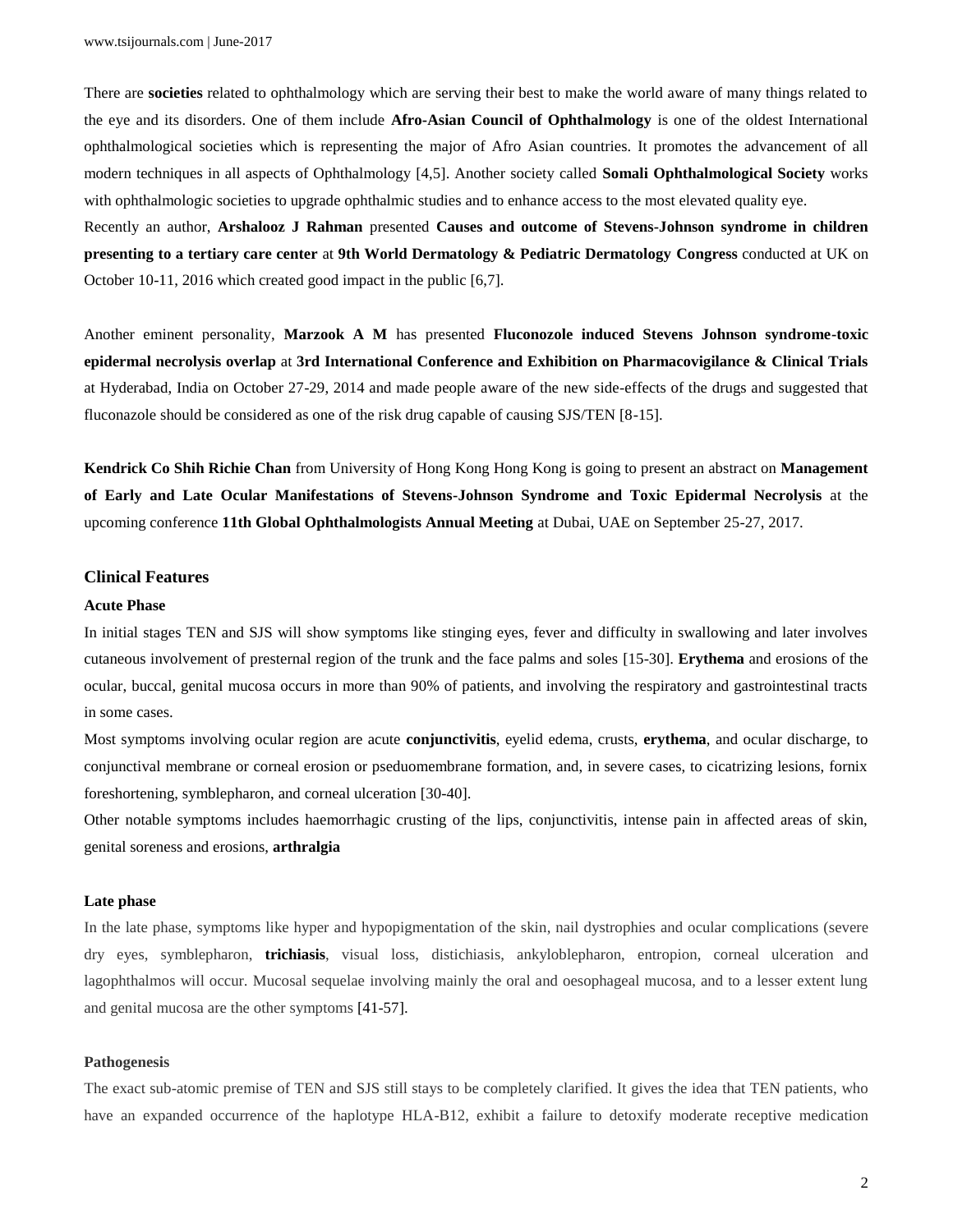metabolites. A safe reaction is then mounted against the antigenic complexes formed by the collaboration of these metabolites and host tissues [58-63]. There is additionally convincing proof that the end-purpose of TEN and SJS (ie **epidermal necrolysis**) is because of far reaching apoptosis of keratinocytes. Cytokines, for example, interleukin-6, tumor corruption calculate alpha also, the CD95 framework (Fas ligand and Fas receptor) seem to assume a part in the acceptance of this apoptosis and subsequently have moved toward becoming focuses for conceivable restorative mediations in TEN [64- 75].

### **Diagnosis**

TEN and SJS can be diagnosed by the physical and symptomatic examination and by **skin biopsy** and immunofluorescence to exclude other differential diagnosis [75-81].

#### **Therapeutic interventions**

Immediate withdrawal of the causative drug

## **1. Supportive therapy:**

- Fluid and electrolyte balance
- Regulation of temperature to minimise heat loss
- Topical antiseptics
- Debris should be cleaned daily
- Pain relief
- Nutritional support
- Monitoring for signs of sepsis

## **2. Pharmacotherapy:**

High dose steroids for stabilising the epithelial loss. Other therapies like cyclosporine (3–4 mg/kg/day), cyclophosphamide (100–300 mg/day), N-acetylcysteine (2 g/6 hr) and plasmapheresis, Thalidomide, which is having anti-TNFα activity and acts as anti-angiogenetic and immunomodulator has been accepted for treatment of TEN. High-dose intravenous immunoglobulins can be used apart from its potential risk factors like renal and cardiac insufficiency which can be reduced with precautions.

#### **3. Treatment of sequelae:**

**Ophthalmological** complications like ocular sequelae, conjunctival scarring and possible blindness should be avoided by prior treatment. Antiseptic and lubricative eye drops should be used to avoid severe dryness.

Recently a case report titled **Late Sequelae in a Survivor of Stevens Johnson Syndrome in Childhood** has been published in the journal of **Pediatrics & Therapeutics** by Deniz Ozceker which presented its triggering factors and about long term sequelae. Another journal named **International Journal of Ophthalmic Pathology** is also publishing many articles related to the ocular disorders and their treatment.

# **Prevention**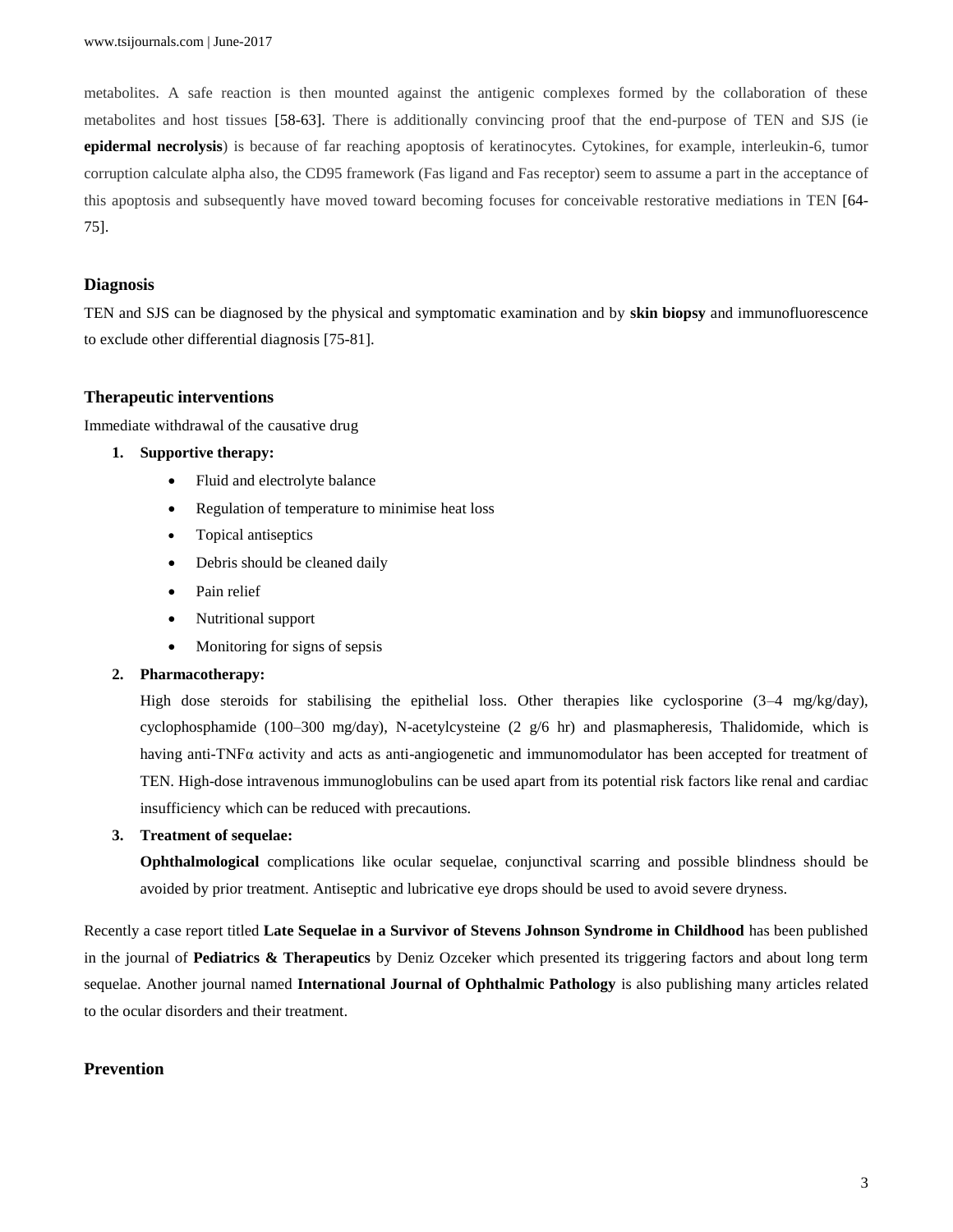Precautions should be taken by avoiding the drug exposure and detailed history should be collected from the patient before prescribing the drug and Allergological testing should be done in the patients for identifying the drugs to which the patient is sensitive with possible re-challenging if necessary [82-100].

## **Conclusion**

As SJS and TEN are severe and life-threatening, careful precautions and care should be taken to avoid the condition. Studies should be encouraged on the treatment of SJS/TEN to decrease the morbidity and mortality rates towards this syndrome.

## **REFERENCE**

- 1. Radhika R, Janani S, Lakshmi K. Correlation of Cytokines with Outcome in Children with Dengue and Septic Shock. J Immunol Tech Infect Dis. 2015;5:1.
- 2. Carvalho CL, et al. Tracking the Origin of a Rabbit Haemorrhagic Virus 2 Outbreak in a Wild Rabbit Breeding Centre in Portugal;Epidemiological and Genetic Investigation. J Emerg Infect Dis. 2016;1:114.
- 3. Barnett LJ. Vigilance to Limit the Bidirectional Introduction and Co-circulation of Virus Serotypes Aims to Reduce Risk of Severe Dengue Disease in North East India. J Emerg Infect Dis. 2016;1:115.
- 4. Singh US. Paradigm Shift in Transmission of Vector Borne Diseases. J Emerg Infect Dis.2016;1:116.
- 5. Rynga D. Exercise and Antipsychotic Drugs. J Pat Care Monascus ruber: A Rare Cause of Onychomycosis. J Emerg Infect Dis. 2016;1:117.
- 6. Alaqad K, Saleh TA. Gold and Silver Nanoparticles: Synthesis Methods, Characterization Routes and Applications towards Drugs. J Environ Anal Toxicol. 2016;6:384.
- 7. Rodriguez L. Candida parapsilosis Sensu Stricto: A Common Colonizing in Oral Mucosa of Argentine Subjects. J Emerg Infect Dis. 2016;1:118.
- 8. Paquet S. Seroprevalence of Influenza A (H1N1) pdm09 Infection and Risk Factors Associated in Pikine, Dakar Region, Senegal. J Emerg Infect Dis. 2016;1:119.
- 9. Ndubuisi NO. Delay in Diagnosis of Pulmonary Tuberculosis among Presumptive Tuberculosis Cases in Parts of Anambra State, Nigeria. J Emerg Infect Dis. 2016;1:120.
- 10. Yong TY. Urinary Tract Infections in Older People with Long-Term Indwelling Catheters. J Emerg Infect Dis. 2016;1:e002.
- 11. Ben Ayed N. The Re-Emergence of Whooping Cough in Sfax (Southern Tunisia). J Emerg Infect Dis. 2016;1:110.
- 12. Pizzol D. Local Food Resources to Fight Children Malnutrition and Infectious Diseases in Mozambique. J Emerg Infect Dis 2016;1:111.
- 13. Emhemmid K. Empyema Caused by Unusual Pathogen Capnocytophaga . J Emerg Infect Dis. 2016;1:112.
- 14. Wan X. Expression and Characterization of Capsid Proteins Derived from GII.17 and GII.7 Noroviruses. J Emerg Infect Dis. 2016;1:113.
- 15. Das A. A One-Stop Novel Drug for Malaria Treatment and Control. J Emerg Infect Dis. 2016;1:107.
- 16. Wangikar P. Update on Methyltransferase Inhibitors of the Dengue Virus and Further Scope in the Field. J Emerg Infect Dis. 2016;1:108.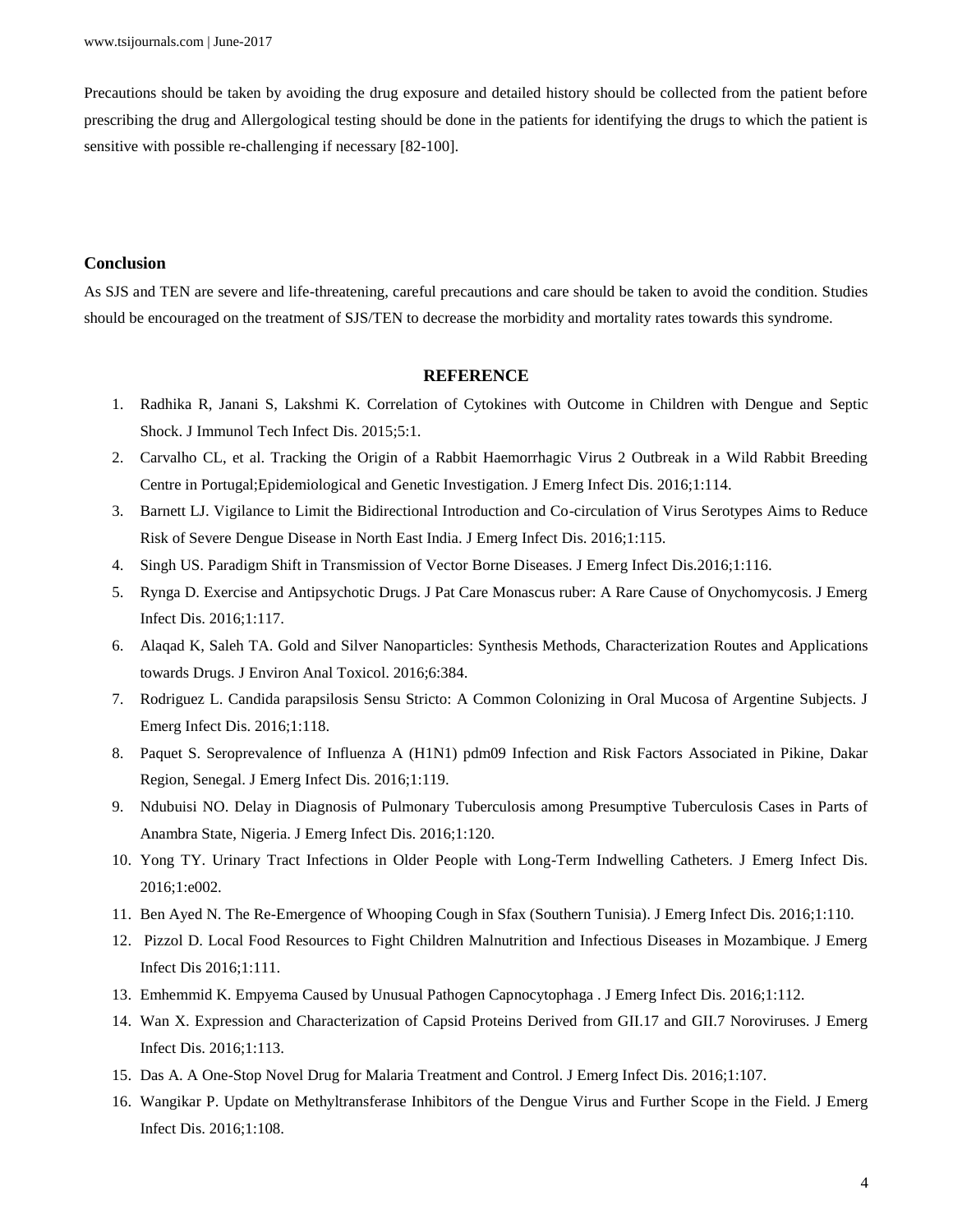- 17. Wiwanitkit V. Emerging Infectious Disease During a War: Interesting Topic!. J Emerg Infect Dis.2016;1:e001.
- 18. Kashyap B. Antigenic Screening for Helicobacter pylori in Stool of Patients Infected with Human Immunodeficiency Virus from a Tertiary Care Hospital. J Emerg Infect Dis. 2015;1;101.
- 19. Basso C. Epidemiologically Relevant Container Types, Indices of Abundance and Risk Conditions for Aedes aegypti in Salto (Uruguay), a City under Threat of Dengue Disease. J Emerg Infect Dis. 2015;1:103.
- 20. Yong TY. A Case Report of Acute Lobar Nephronia Caused by Enterobacter cloacae. J Emerg Infect Dis.2016;1:104.
- 21. Wambani JR. Global Situation and Trends of HIV, Influenza and Marburg Viruses: An Epidemiological Perspective. J Emerg Infect Dis. 2016;1:105.
- 22. Selmi N. Was Guinea the Source of the Ebola Virus contagion? Evidence via a Dynamic Equicorrelation Model. J Emerg Infect Dis. 2016;1:106.
- 23. Nyaki FS, et al. Predictors of Nutritional Status in Patients Treated for Multidrug- Resistant Tuberculosis at a Referral Hospital in Tanzania. J Clin Infect Dis Pract. 2015;1:115.
- 24. Ongor H. Prevalence of Rota-and Reoviruses in Turkey Enteritis in Turkey. J Clin Infect Dis Pract. 2016;1:114.
- 25. Mandal A. Disseminated BCG Disease in an Infant with Severe Combined Immunodeficiency. J Clin Infect Dis Pract. 2016;1:112.
- 26. Dalhoff A. The Impact of Protein Binding on Antibacterial Activities of Antibiotics is more than Predicted by considering its Numerical Value Alone: Impact of Preparative and Incubation Methods on Different Pharmacodynamic Endpoints of ß- Lactams, Macrolides, or Fluoroquinolones against Gram-positive and Gramnegative Bacteria-Part I. J Clin Infect Dis Pract. 2016;1:110.
- 27. Tessarolo F. ATP Measurement in the Last Rinse Water of Automated Washer-Disinfectors: The Added Value of Every Load Monitoring. J Clin Infect Dis Pract. 2016;1:109.
- 28. Mogtomo MLK. High Risk of Transfusion-Transmitted Malaria (TTM) from Student Blood Donors Living in the Town of Douala, Cameroon. J Clin Infect Dis Pract. 2016;1:108.
- 29. Al-Musa Z. Risk Factors Associated with Clostridium difficile Infection in A Pediatric Hematology-Oncology Ward with Analysis of the Infection Control Measures. J Clin Infect Dis Pract. 2016;1:106.
- 30. Oghenevo O. Antibiotic Resistance in Extended Spectrum Beta-Lactamases (Esbls) Salmonella Species Isolated from Patients with Diarrhoea in Calabar, Nigeria. J Clin Infect Dis Pract. 2016;1:107.
- 31. Sarkar S. Killer Cell Immunoglobulin like Receptors (KIR) Gene Variations in Rheumatic Fever and Rheumatic Heart Disease Patients from North India. J Clin Infect Dis Pract. 2016;1:105.
- 32. Mabhala M. The Perspective of Socioeconomic Inequalities and Infectious Disease in 21st Century . J Clin Infect Dis Pract 2016;1:103.
- 33. León-Ramírez LF. Diagnosis of Spondylodiscitis with 18F-Fluorodeoxyglucose Positron Emission Tomography/Computed Tomography Scan in a Patient with Bacteriemia. J Clin Infect Dis Pract. 2016;1:104.
- 34. Ozkaya D. Evaluation of Patients with Hepatitis Delta Virus Infection at First Admission in Izmir, Turkey. Jrl of Clin Inf Disea & Practices. 2016;1:101.
- 35. Bansal A, et al. Chemical Genetics to Study Plasmodium Kinases. Jrl of Clin Inf Disea & Practices.2016;1:102.
- 36. Mogtomo MLK. High Risk of Transfusion-Transmitted Malaria (TTM) from Student Blood Donors Living in the Town of Douala, Cameroon. J Clin Infect Dis Pract. 2016;1:108.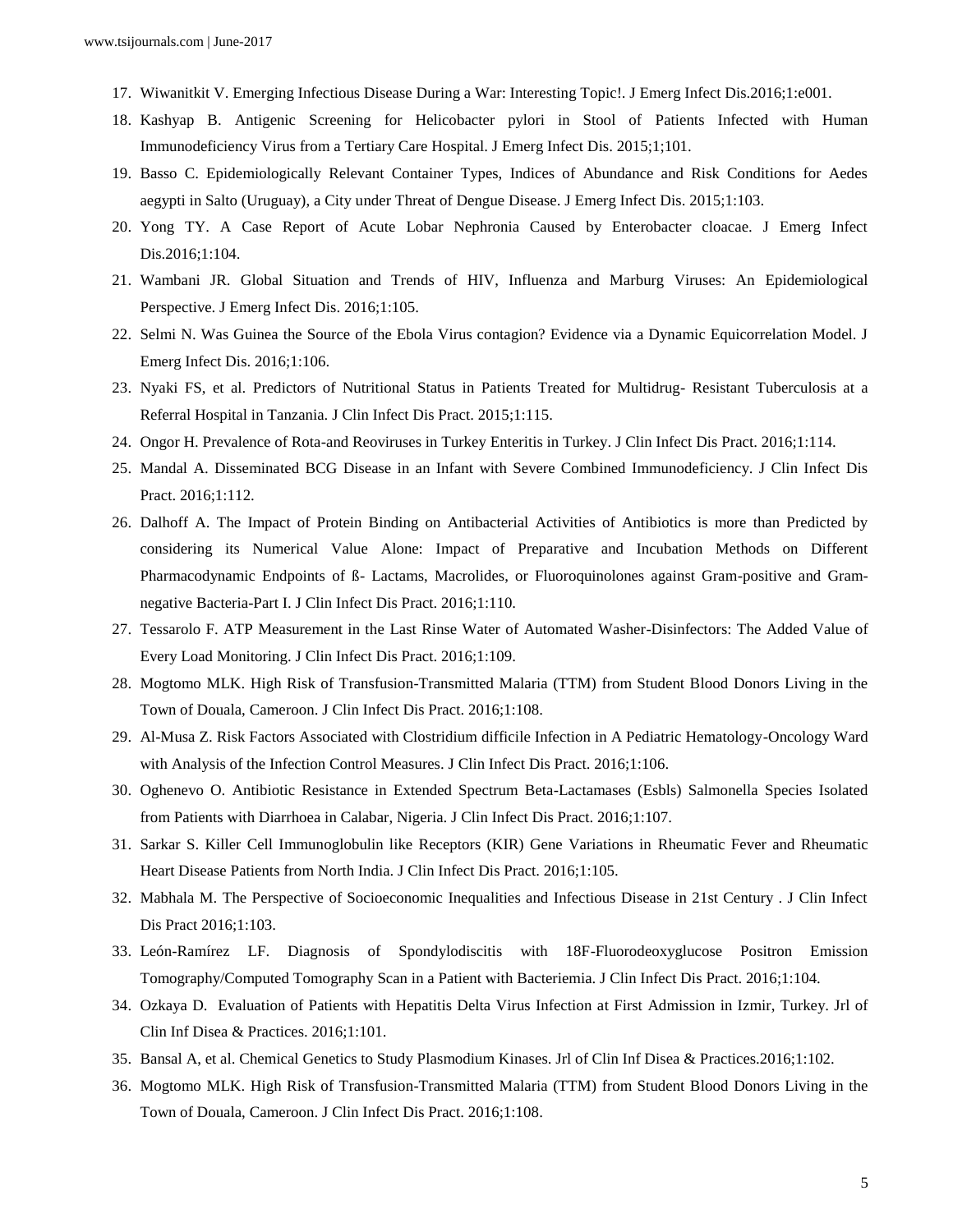- 37. Al-Musa Z. Risk Factors Associated with Clostridium difficile Infection in A Pediatric Hematology-Oncology Ward with Analysis of the Infection Control Measures. J Clin Infect Dis Pract.2016;1:106.
- 38. Oghenevo O. Antibiotic Resistance in Extended Spectrum Beta-Lactamases (Esbls) Salmonella Species Isolated from Patients with Diarrhoea in Calabar, Nigeria. J Clin Infect Dis Pract. 2016;1:107.
- 39. Sarkar S. Killer Cell Immunoglobulin like Receptors (KIR) Gene Variations in Rheumatic Fever and Rheumatic Heart Disease Patients from North India. J Clin Infect Dis Pract. 2016;1: 105.
- 40. Mabhala M. The Perspective of Socioeconomic Inequalities and Infectious Disease in 21st Century . J Clin Infect Dis Pract. 2016;1:103.
- 41. León-Ramírez LF. Diagnosis of Spondylodiscitis with 18F-Fluorodeoxyglucose Positron Emission Tomography/Computed Tomography Scan in a Patient with Bacteriemia. J Clin Infect Dis Pract. 2016;1:104.
- 42. Mandal A. Disseminated BCG Disease in an Infant with Severe Combined Immunodeficiency. J Clin Infect Dis Pract. 2016;1:112.
- 43. Ongor H. Prevalence of Rota-and Reoviruses in Turkey Enteritis in Turkey. J Clin Infect Dis Pract. 2016;1:114.
- 44. Jones B. The Role of the Innate and Adaptive Immunity in Exercise Induced Muscle Damage and Repair. J Clin Cell Immunol. 2017;8: 482.
- 45. Akhmatova N, Akhmatova E. Influence of MNRI on the Immune Status of Children with Down Syndrome. J Clin Cell Immunol 2017;8: 483.
- 46. Sun D. Candidemia with Prosthetic Aortic Graft: Case Report. J Clin Cell Immunol. 2017;8:484.
- 47. Peppicelli S. Acidity of Microenvironment as a Further Driver of Tumor Metabolic Reprogramming. J Clin Cell Immunol.2017;8:485.
- 48. Lerner A. Comparison of the Reliability of 17 Celiac Disease Associated Bio-Markers to Reflect Intestinal Damage. J Clin Cell Immunol. 2017;8:486.
- 49. Landlinger C. Combinatorial Vaccine against Complement Factor C5a and Amyloid Beta: A New Therapeutic Approach in Alzheimer's disease. J Clin Cell Immunol. 2017;8:487.
- 50. Mondal S. Glyceryl Tribenzoate: A Flavoring Ingredient, Inhibits the Adoptive Transfer of Experimental Allergic Encephalomyelitis via TGF-β: Implications for Multiple Sclerosis Therapy. J Clin Cell Immunol. 2017;8:488.
- 51. Liddell JR. Interplay between Nrf2 and NF-κB in Neuroinflammatory Diseases. J Clin Cell Immunol. 2017;8:489.
- 52. Chul P. Overview of Clostridium difficile Infection in Cancer Patients. J Infect Dis Diagn 2016;1: 109.
- 53. Xu D. Unique Epidemiological Patterns and Origin of the Outbreak of Human Infection with H7N9 AIV in China from 2013 to 2015. J Infect Dis Diagn. 2016;1:110.
- 54. Ali SA. Role of Cultural and Social Barriers in Increased Burden of Hepatitis B in Pakistan: Literature Review. J Infect Dis Diagn. 2016;1:105.
- 55. Suhail N. How to Prevent Hepatitis B in Pakistan: Role of Social Marketing. J Infect Dis Diagn. 2016;1:106.
- 56. Fu Y. A Summary of Acupuncture and Moxibustion Therapy for the Urinary Tract Infection after Stroke. J Infect Dis Diagn. 2016;1:107.
- 57. Kihara JH. Female Genital Schistosomiasis: A Neglected Tropical Disease Infecting Women of Reproductive Age in Endemic Areas. J Infect Dis Diagn. 2015;1:e101.
- 58. Iannuccelli V. Inhaled Micro- or Nanoparticles: Which are the Best for Intramacrophagic Antiinfectious Therapies? J Infect Dis Diagn. 2015;1:e102.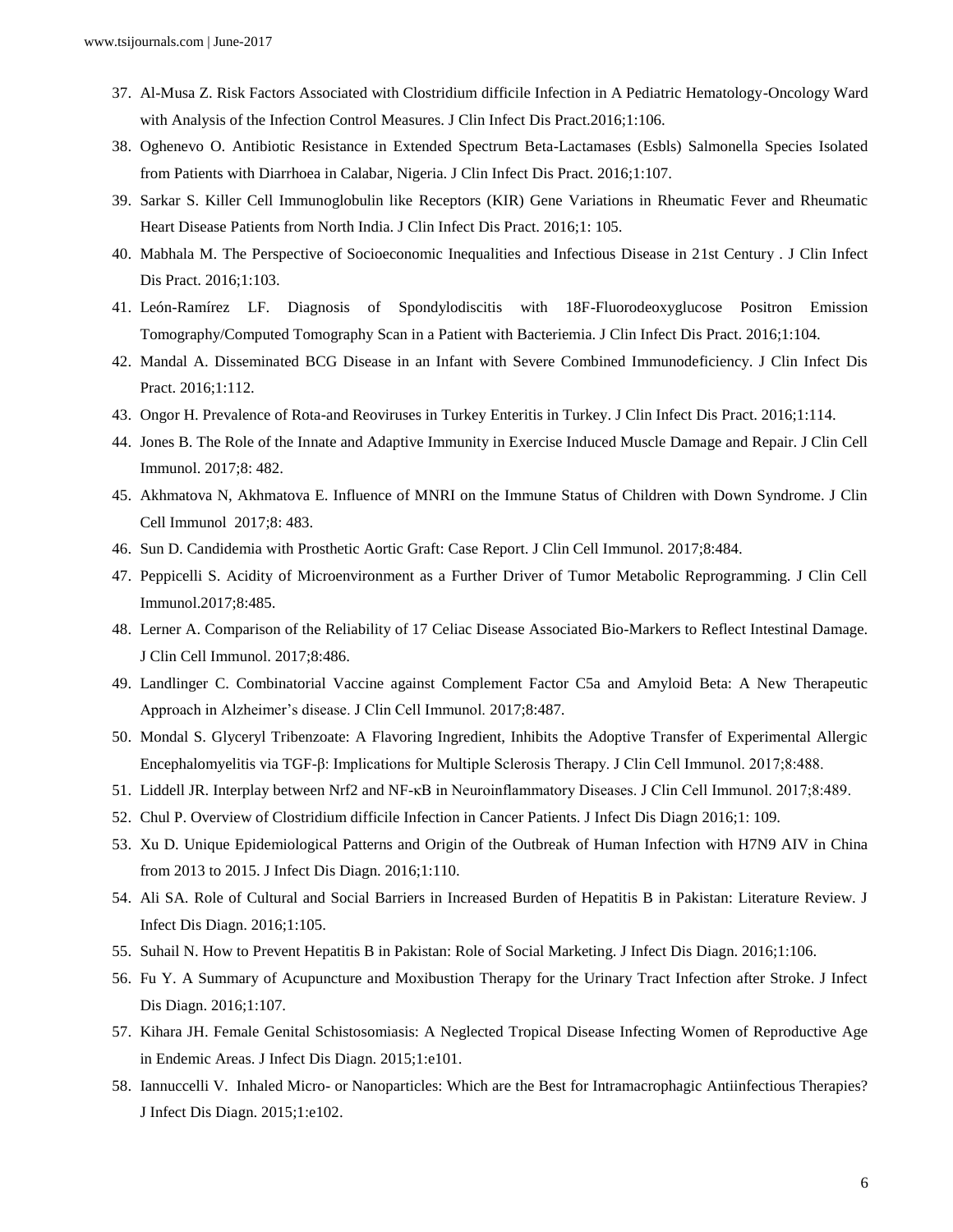- 59. Masgala A. Multi Drug Resistant Gram Negative Pathogens in Long Term Care Facilities: A Steadily Arising Problem. J Infect Dis Diagn. 2015;1:101.
- 60. Wambani RJ. Hepatitis B and C Co-Infections among HIV-1 Infected Patients Attending the Academic Model Providing Access to Healthcare Clinic, Kenya, 2014. J Infect Dis Diagn. 2015;1:102.
- 61. Wambani RJ. Ebola Virus Disease: A Biological and Epidemiological Perspective of a Virulent Virus. J Infect Dis Diagn. 2016;1:103.
- 62. Tafreshi SH. Vaccination Age Changing from Infancy and Childhood to Adolescence and Adulthood: An In-Dispensable Approach in Immunization Programs. J Infect Dis Ther. 2016;4:304.
- 63. Rajadurai N. Tuberculous Tenosynovitis Of The Wrist Joint: Imaging Findings On MRI. J Infect Dis Ther. 2016;4:307.
- 64. Fatnassi R. Specificity of Brucellosis In Pregnancy: Presentation of Two Cases and Review of Literature. J Infect Dis Ther. 2016;4:308.
- 65. Tillotson G. The Fight against Bacterial Resistance New Initiatives but Much Still Needed. J Infect Dis Ther. 2016;4:e109.
- 66. Abdelmalek SMA. Impact of Dermatologists' Perceptions about Antibiotic Resistance on Antibiotic Prescribing for Acne. J Infect Dis Ther. 2016;4: 294.
- 67. Jena L. Isoniazid with Multiple Mode of Action on Various Mycobacterial Enzymes Resulting in Drug Resistance. J Infect Dis Ther. 2016;4:297.
- 68. Anandan S. Synergy Testing between Sulbactam and Meropenem/ Colistin in MDR Acinetobacter baumanniicalcoaceticus Complex Isolated from Ventilator Associated Pneumonia. J Infect Dis Ther. 2016;4:299.
- 69. Farrag HA. Prevalence of pathogenic bacterial isolates infecting wounds and their antibiotic sensitivity. J Infect Dis Ther. 2016 4:1-7.
- 70. Hongling L. Preliminary Research of Off-Line Bioartificial Liver on Patients with Hbv Related Acute-On-Chronic Liver Failure. J Infect Dis Ther. 2016;6:303.
- 71. Kaur I. Analysis of Microbial Resistance and Prescription Preferences using Antibiograms. J Infect Dis Ther. 2016;4:302.
- 72. Ahmed SS. Global Epidemiology on Colistin Resistant Acinetobacter baumannii. J Infect Dis Ther.2016;4:287.
- 73. Khan S. Prevalence of Substance Dependence among Susceptible TB Patients in a Private Sector Hospital in Karachi, Pakistan. J Infect Dis Ther. 2016;4:290.
- 74. Facchi DP. N,N,N-Trimethyl Chitosan and Its Potential Bactericidal Activity: Current Aspects and Technological Applications. J Infect Dis Ther. 2016;4:291.
- 75. Kaur I. Novel Strategies to Combat Antimicrobial Resistance. J Infect Dis Ther. 2016;4:292.
- 76. Sharma A. Mechanisms of Carbapenem Resistance in K. pneumoniae and E. coli from Bloodstream Infections in India. J Infect Dis Ther. 2016;4:293.
- 77. Giménez-García R. Tularemia: A Case Report. J Infect Dis Ther. 2016;4:282.
- 78. Ogawa Y. Surgical Site Infection due To Mycobacterium mageritense and Literature Review . J Infect Dis Ther. 2016;4:283.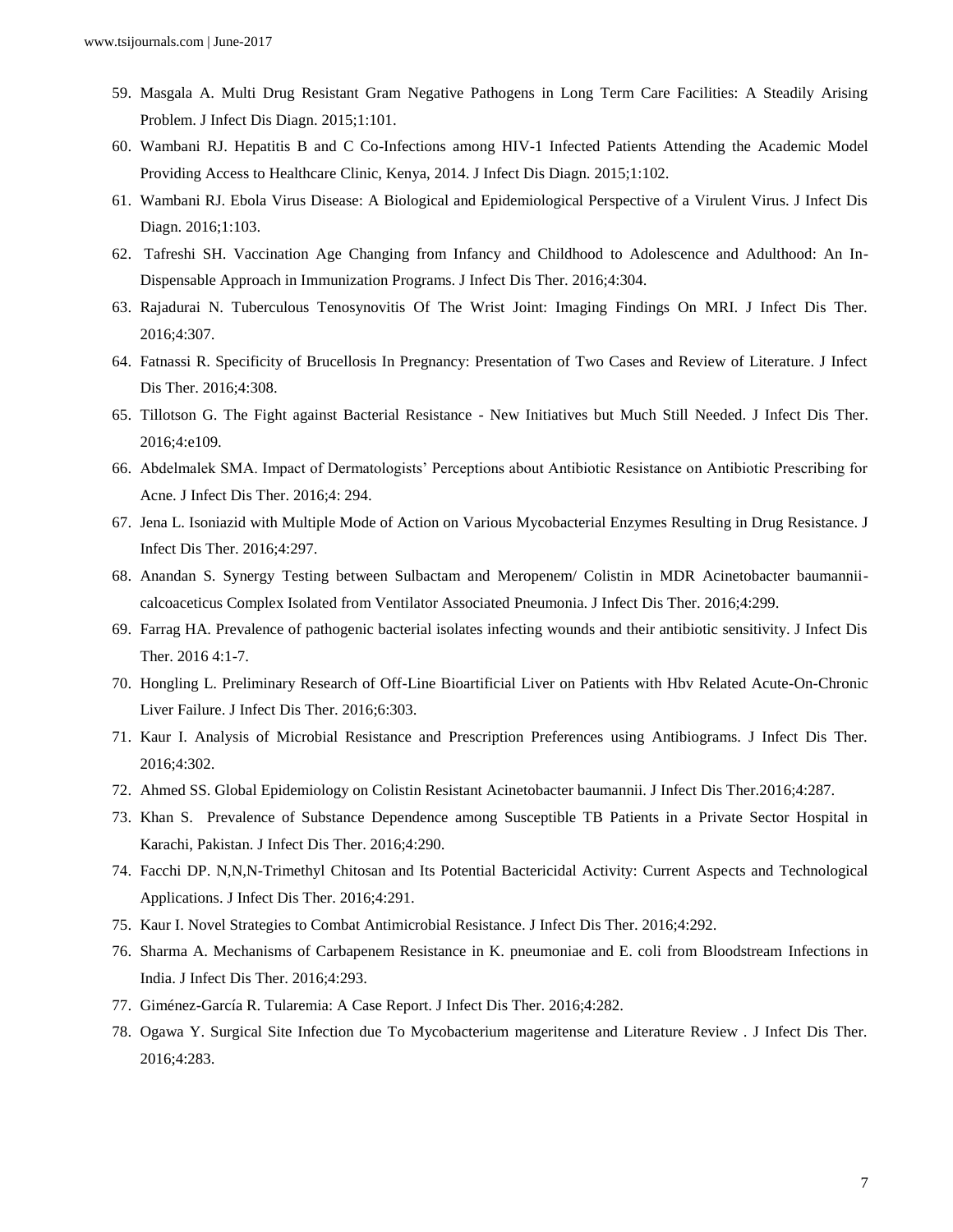- 79. Miszewska-Szyszkowska D. A Case of Rare Cutaneous Mycobacteriosis and Central Nervous System Post-Transplant Lymphoproliferative Disorder in a Female Patient after Kidney Transplantation. J Infect Dis Ther 2016;4:285.
- 80. Bayasi G. The Effect of Intravenous Vancomycin in the Reduction of the Incidence of Clostridium difficile Colitis. J Infect Dis Ther. 2016;4:286.
- 81. Zacarias JMV. Letter to the Editor Concerning: "The Role of Human Leukocyte Antigen Typing in Libyan Patients with Chronic Periodontitis". J Infect Dis Ther. 2016;4:279.
- 82. Breton-Martinez JR, Hernandez R. Primary Meningococcal-C Conjunctivitis in a Vaccinated Child. J Infect Dis Ther. 2016;4:261.
- 83. Zagala AF. Adherence of Physicians-in-Training to the 2009 International Standards for Tuberculosis Care (ISTC) at the University of the Philippines-Philippine General Hospital. J Infect Dis Ther 2016;4:265.
- 84. Rong-Yu Y. Progress in Treatment and Prevention of Trichinellosis. J Infect Dis Ther. 2015;3:251.
- 85. Koren E. Synergistic Aspects to Explain the Pathophysiology of Sepsis and Septic Shock-An Opinion. J Infect Dis Ther. 2015;3:254.
- 86. Ali AM. Helicobacter pylori Infection and its Potential Role in Childhood Eczema. J Immunol Tech Infect Dis.2016;5:1.
- 87. Fasciana T. Rapid Identification by MALDI-TOF of Neisseria elongata Subspecies nitroreducens in an Endocarditis Case. J Immunol Tech Infect Dis. 2016;5:1.
- 88. Satchidanandam V. Rv3881c from Mycobacterium tuberculosis Elicits Poly-Functional CD8+ T cells in PPD-Positive Healthy Volunteers and Affords Significant Protection in the Guinea Pig Model. J Immunol Tech Infect Dis. 2016;5:2.
- 89. Halwani MA. Disseminated Cutaneous Herpes Zoster in an Immunocompetent Patient. J Immunol Tech Infect Dis 2016;5:4.
- 90. Matougui Nada. Lipid-based nanoformulations of antimicrobial peptides to treat bacterial infectious diseases. J Immunol Tech Infect Dis. 2015;4:2.
- 91. Angelique Montagu. Evaluation of interaction mechanisms between Acinetobacter baumannii bacteria and lipidic nanocapsules by flow cytometry. J Immunol Tech Infect Dis. 2015;4:2.
- 92. Osazuwa F. Markers of Inflammation among Nigerian Periodontitis Patients. J Immunol Tech Infect Dis. 2014;3:2.
- 93. Ijdema D, Magis-Escurra C, Horsting PP, et al. Clinical characteristics and diagnostic delay in spinal tuberculosis patients in The Netherlands. Mycobact Dis. 2015;5:187.
- 94. Smits K, Corbière V, Dirix V, et al. Immunological signatures identifying different stages of latent Mycobacterium tuberculosis infection and discriminating latent from active tuberculosis in humans. J Clin Cell Immunol. 2015;6:341.
- 95. Adriani M, Dewi YIK, Faiza EI, et al. Level of zinc, retinol, blood macrophages, t- lymphocytes and immunoglobulin g in children with tuberculosis and non-tuberculosis. J Nutr Disorders Ther. 2015;S1:003.
- 96. Malede A, Shibabaw A, Hailemeskel A, et al. Treatment outcome of tuberculosis patients and associated risk factors at dessie and woldiya town health institutions, Northeast Ethiopia: a retrospective cross sectional study. J Bacteriol Parasitol. 2015;6:240.